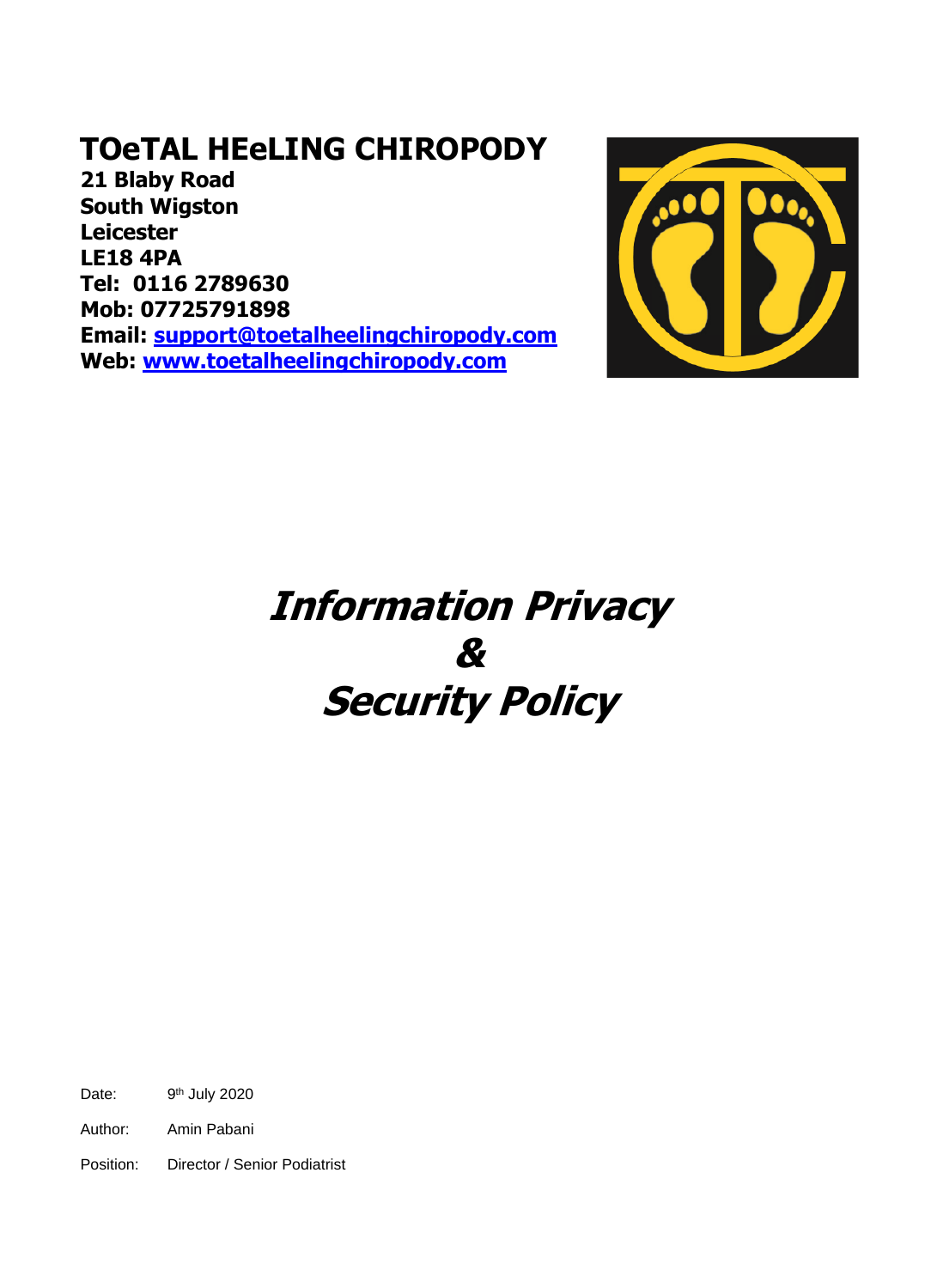

### **Contents**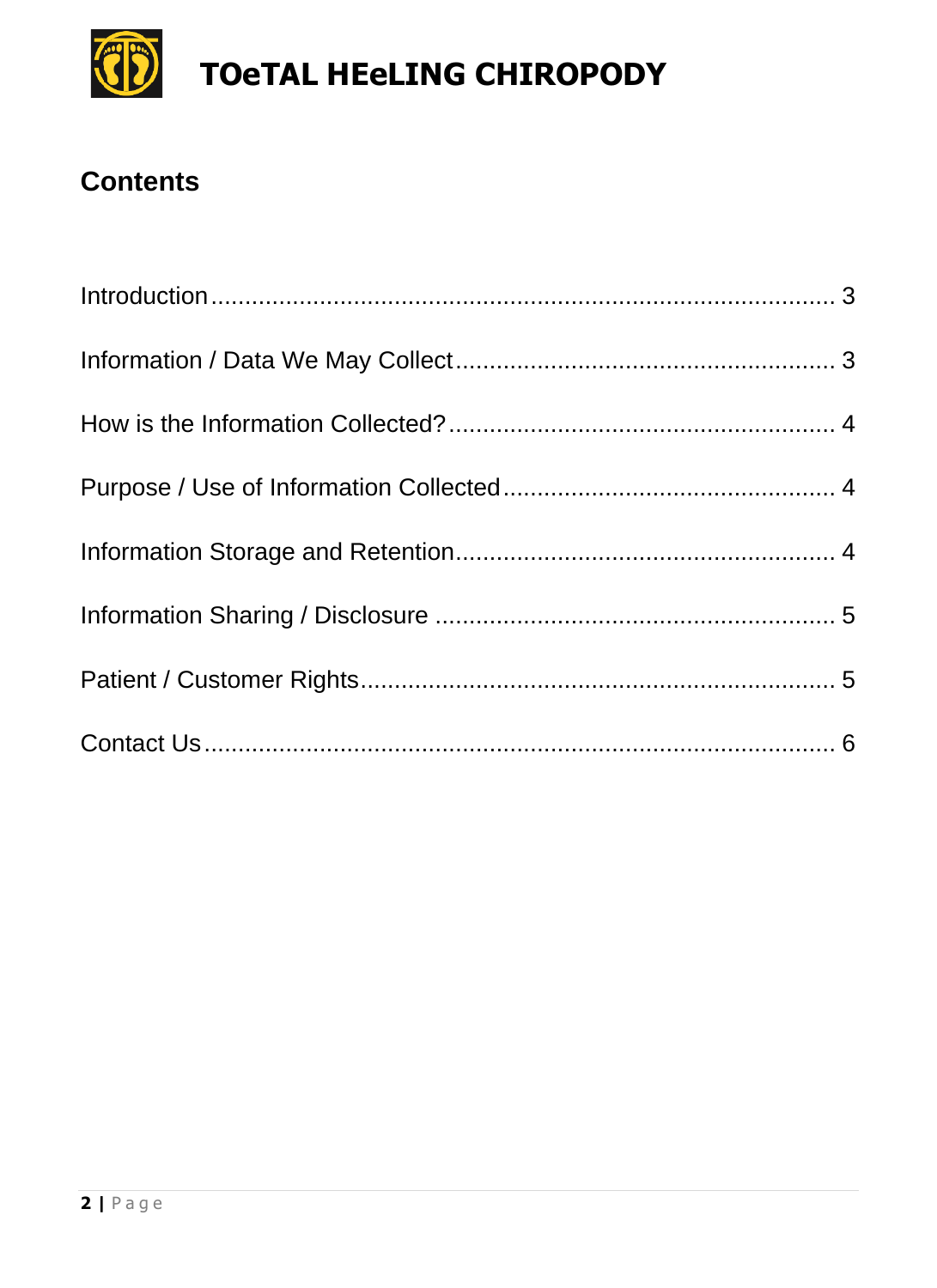

#### <span id="page-2-0"></span>**Introduction**

Preserving patient / customer privacy is a key priority for us at Toetal Heeling.

In the course of providing a quality service to our patients / customers it is necessary to receive and keep certain personal information when either they attend for an appointment, purchase something from us or even contact us with a query; information such as name, postal address, email address, phone numbers, medical information, credit and debit card information etc.

This Information Security & Privacy Policy aims to describe, under the General Data Protection Regulation (GDPR) 2018, what information will be collected, when, how, by whom, for what purpose, how it will be used and stored and how it might be shared outside of our practice.

Respecting our patients / customers privacy rights is of paramount importance to us, in providing a safe, secure and trustworthy service to those that access our care.

#### <span id="page-2-1"></span>**Information / Data We May Collect**

In order to provide healthcare advice, assessment and treatment, booking of appointments and to enable purchases from our practice, we will likely need to collect certain information from our patients / customers. Information we may need include:

- Your full name
- Your address, post code and contact details e.g. phone numbers, email address
- **O** Your date of birth
- **O** Your GP details
- **The name and contact details of your next of kin or someone who can act on your behalf**
- **Details of how to access your property e.g. key code number**
- **T** Your medical and surgical history
- $\bullet$  Your current medication
- **T** Your social history and current circumstances
- **1** Your job and recreational activity
- $\bullet$  Pictures / videos of your feet or legs
- **1** Your payment information e.g. card details

The above list is not exhaustive and to ensure the best quality and most efficient provision of care and service to all who access Toetal Heeling; there may be a requirement to collect other types of information from our patients and customers. At all times, our practice and staff will remain open and transparent and explain why we require the information being sought and for what purpose.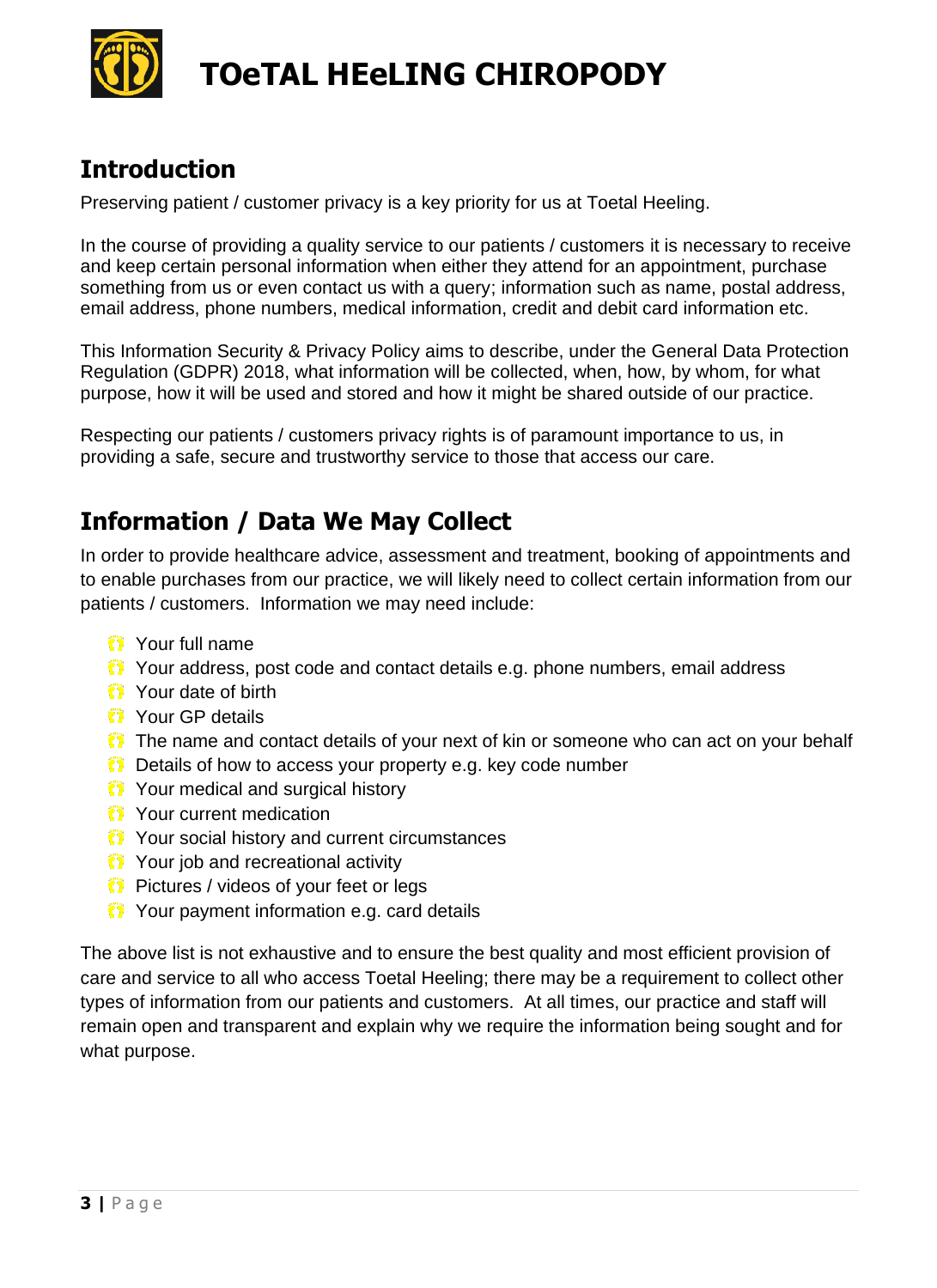

#### <span id="page-3-0"></span>**How is the Information Collected?**

Information is usually collected face to face during consultation / treatment.

New patient appointments are reserved using name and contact number and in the case of home visits, address. This information may be collected over the phone or via social media e.g. facebook.

Appointment requests can now be made securely online via our website; personal information is supplied in a form format and is deleted immediately on agreement of an appointment.

#### <span id="page-3-1"></span>**Purpose / Use of Information Collected**

In the main, the information collected will be required in order to register you with our practice, to assess your foot / lower limb problems, provide an appropriate diagnosis and create and provide an appropriate treatment plan / treatment. During the course of care, information collected may be used / shared with relevant parties in connection with your treatment e.g. your GP, consultant etc.

Pictures / videos of your feet or legs will only be taken with express consent and used for tracking progress of treatment, advice and education for you and others and in some cases for marketing means. You have the right to refuse and / or to withdraw this consent at any point.

Contact information may from time to time be used, with consent, for marketing purposes e.g. to inform of offers or signing up for a mailing list. Again, this may be revoked at any time.

Information collected may be necessary to comply with a legal obligation, used to fulfil a court order or in connection with a legal claim.

#### <span id="page-3-2"></span>**Information Storage and Retention**

All information collected is stored on an electronic patient record and diary system. The information is held on a remote off-site server and not on local laptops / computers and is double password protected. The system currently used is TIARA9, hosted by Ethitec and was designed for and used by the NHS Podiatry Service in Leicestershire from 2000 to 2018; thus, giving added confidence in its security.

There are only two hard copy documents used by our practice –

- **Consent forms for nail surgery**
- $\bullet$  Insole / Orthotic prescription forms these have no identifiable data apart from patient name

Both above are filed in a locked metal cabinet and can only be accessed by authorised staff. It is intended, shortly, that both above forms of paper record will be scanned to the patient's electronic records and then appropriately destroyed.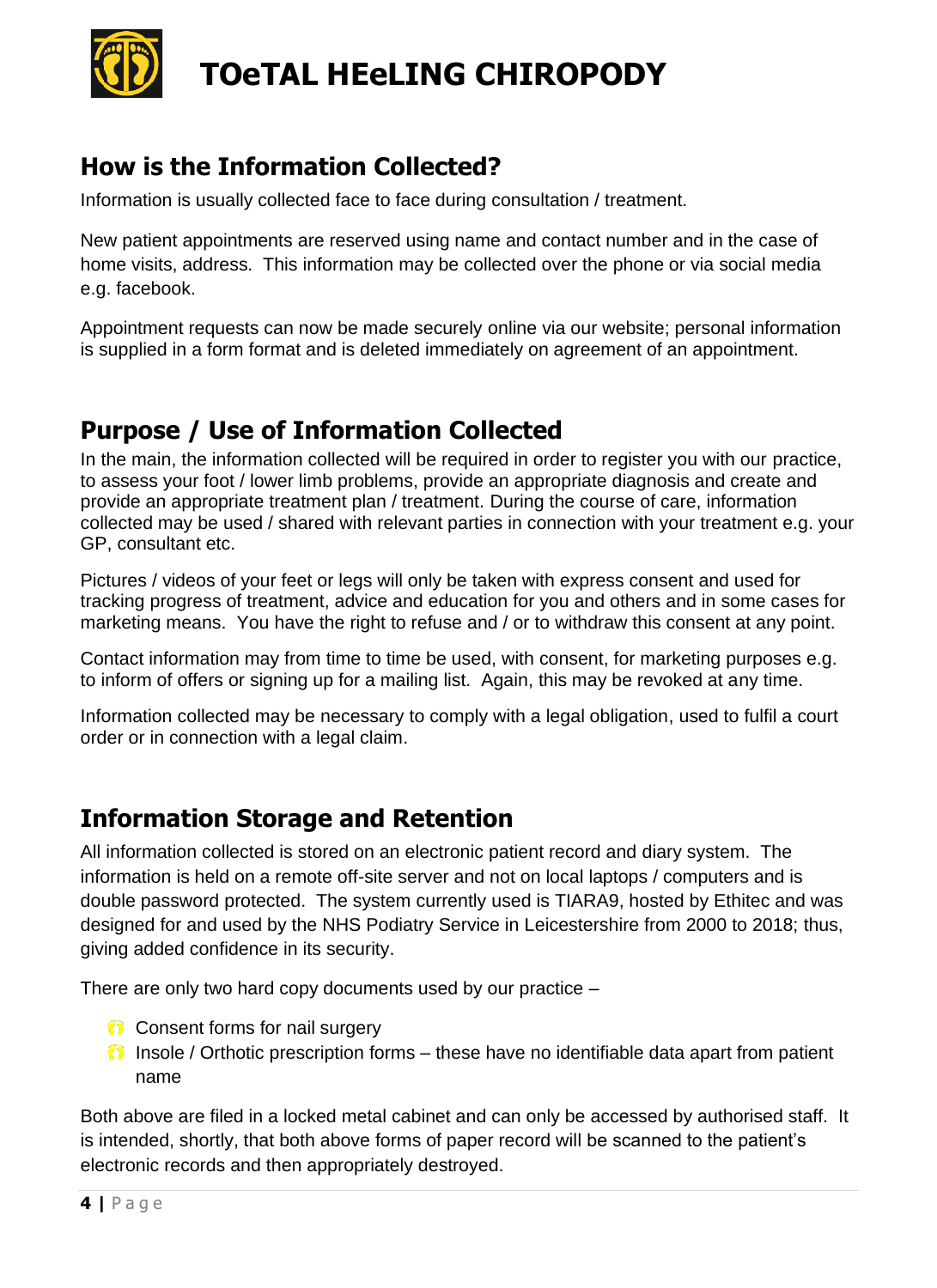

Payment information e.g. card details are rarely collected as most such transactions are face to face. On occasion it may be necessary to take payment over the phone, required information is directly input to the secure card terminal and processed immediately. No card information is recorded or retained at any point.

Podiatry patient records are required by law to be retained for a minimum of 8 years, after the last appointment.

Card receipts will be stored for 6 years in line with tax legislation.

#### <span id="page-4-0"></span>**Information Sharing / Disclosure**

Information about our patients / customers is important to our practice. Personal information is therefore disclosed or shared for very limited reasons and in very limited circumstances, as follows:

- Medical professionals. With your consent we will share information with medical professionals such as your GP or consultant to allow continuity of care
- Legal compliance. we may collect, use, retain, and share your information if legally required to do so.

### <span id="page-4-1"></span>**Patient / Customer Rights**

Patients / customers of Toetal Heeling have a number of rights in relation to their personal information. While some of these rights apply generally, certain rights apply only in certain limited cases. These are as follows:

- **C** Access. You have the right to access and receive a copy of the personal information we hold about you by contacting the practice director, using the contact information below.
- Change, restrict, delete. You may also have rights to change, restrict our use of, or delete your personal information. In the case of health records these are normally exempt from change and deletion requests.
- Object. You can object to (i) our processing of some of your information based on legitimate interests and (ii) receiving marketing messages after providing your express consent to receive them. In such cases, we will delete your personal information unless we have compelling and legitimate grounds to continue using that information or if it is needed for legal reasons.
- Complain. If you wish to raise a concern about our use of your information (and without prejudice to any other rights you may have), you have the right to do so with the Information Commissioner [www.ico.org.uk](http://www.ico.org.uk/)